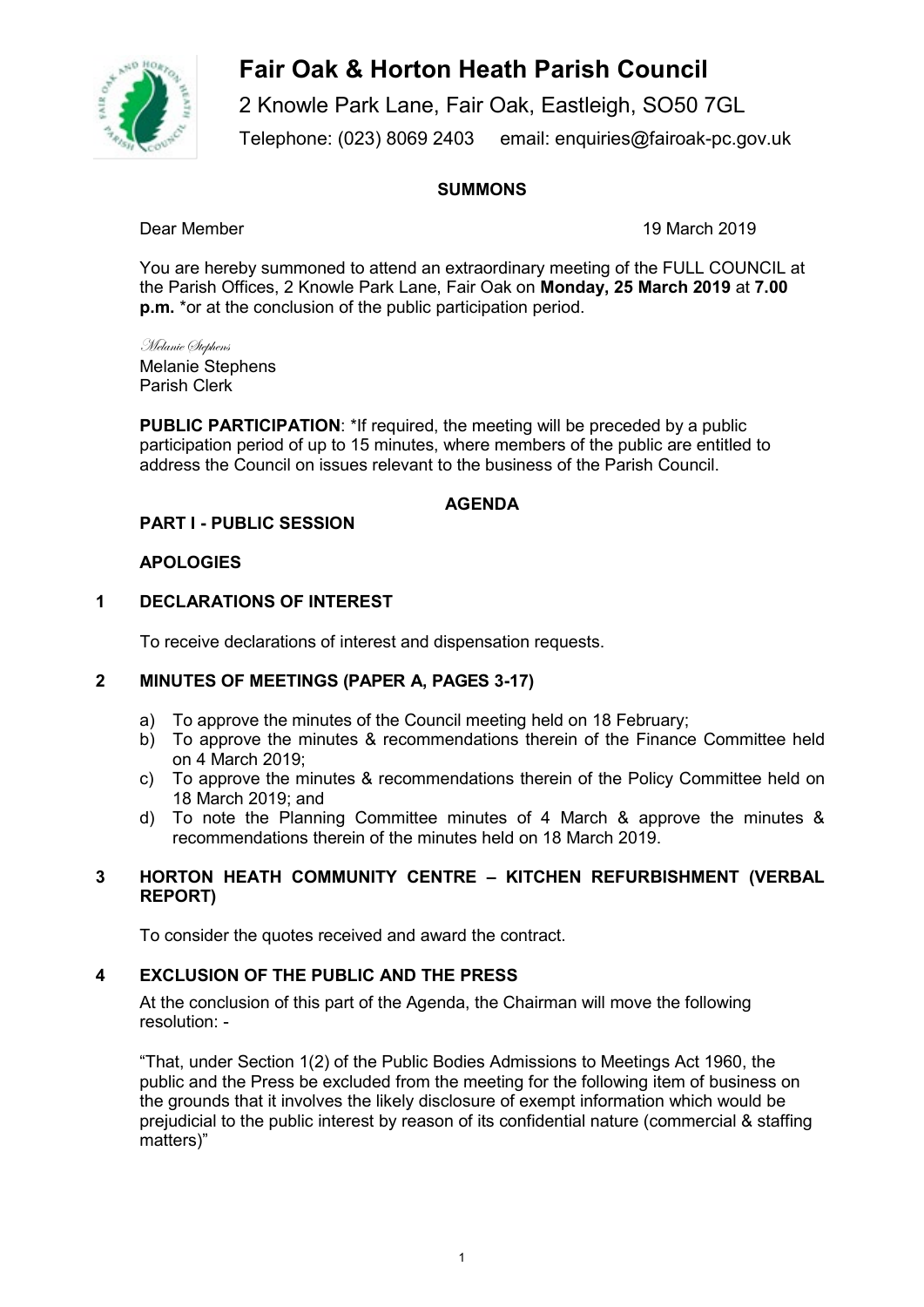## **PART II – PRIVATE SESSION**

Members are reminded that reports and information relating to this session are not for publication and should be treated as strictly confidential.

## **5 SCOUT HUT, SHORTS ROAD (VERBAL REPORT)**

To consider a way forward.

## **6 STAFF TASK & FINISH GROUP (VERBAL REPORT)**

To consider the recommendations of the Task & Finish Group.

**To:**  P Barrett C Bird N Couldrey Mrs H Douglas J Goss Mrs D Lusmore

**Councillors Councillors Officers**  H McGuinness T Mignot J Noel D Scott Mrs M Shephard P Spearey

Mrs L Greenslade (Deputy Clerk) Ms M Stephens (Clerk)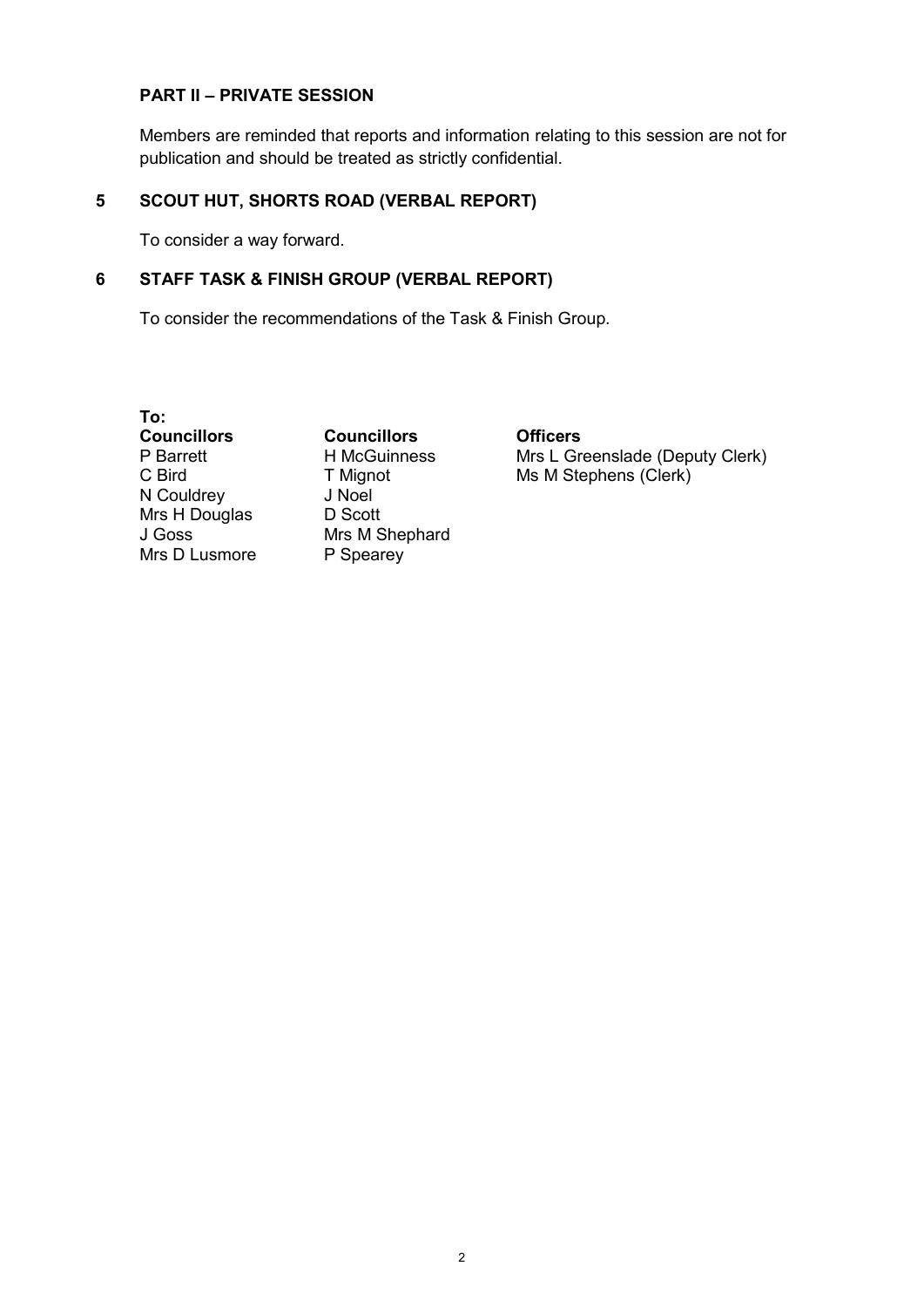



2 Knowle Park Lane, Fair Oak, Eastleigh, SO50 7GL Telephone: (023) 8069 2403 email: enquiries@fairoak-pc.gov.uk

## **Minutes of the Full Council meeting held on Monday 18 February 2019 at 7.00 pm at 2 Knowle Park Lane, Fair Oak**

**Present:** Cllrs Barrett, McGuinness, Mignot, Noel, Mrs Shepherd & Spearey (Vice Chairman)

**Officers in attendance:** Ms M Stephens, Clerk & Mrs L Greenslade, Deputy Clerk.

**Apologies**: Cllrs Bird, Couldrey, Mrs Douglas & Scott.

## **PUBLIC PARTICIPATION**

None present.

## **68 DECLARATIONS OF INTEREST**

None received.

## **69 MINUTES OF MEETINGS (PAPER A)**

## **RESOLVED:**

That the following minutes be approved as a correct record.

- a) Full Council meeting held on 17 December 2018;
- b) Policy & Resources Committee held on 21 January 2019;
- c) Leisure & Properties Committee held on 4 February 2019; and
- d) To note the Planning & Highways Committee minutes of 7 January & 4 February 2019.

## **70 COUNCILLOR RESIGNATION**

The Vice Chairman reported that Cllr Rob Rushton had resigned, with immediate effect, from the Council, due to personal reasons. He thanked Mr Rushton for his years as a Parish Councillor.

## **RESOLVED**

That Rob Rushton's resignation be noted.

## **71 PRESENTATION FROM SMART MARKETING**

Members received a brief presentation from Smart Marketing on their proposals for a re-vamp of the Council's website.

The Clerk reported that further work would be carried out in readiness for the next Full Council meeting, where Members would be asked to approve a 'go live' date for the new website.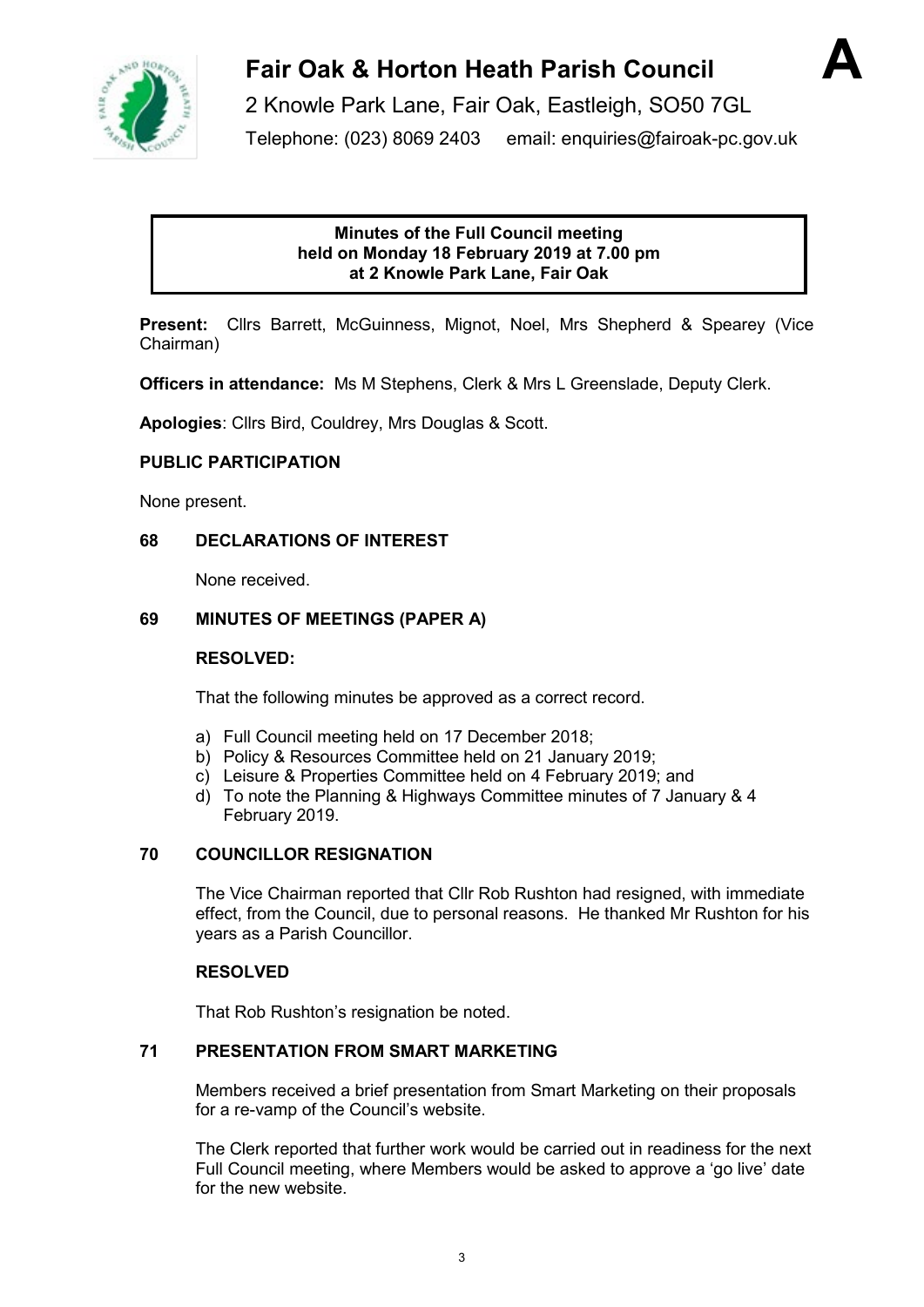## **72 REPORT OF THE RESPONSIBLE FINANCE OFFICER (REPORT B)**

Members considered the report of the Responsible Finance Officer.

## **RESOLVED**

- a) That the report be approved; and
- b) That cheque signing, and BACS payments be authorised.

## **73 THE PUBLIC SECTOR BODIES (WEBSITE AND MOBILE APPLICATIONS) (NO. 2) ACCESSIBILITY REGULATIONS 2019 (REPORT C)**

Members discussed the report produced by the Clerk.

## **RESOLVED**

- a) That the Clerk identify suitable technical support to conduct an accessibility audit of the Council's website; and
- b) That the cost of an accessibility audit and the proposed funding cost centre be brought to the Council for authorisation prior to any work being undertaken.

## **74 INTERNAL AUDITOR – INTERIM REPORT (REPORT D)**

Members considered the recommendations as set out in the report.

## **RESOLVED**

That the interim report be noted.

## **75 ICT INFRASTRUCTURE (REPORT E)**

Members considered the appointment of an IT specialist in modernising the Council's ICT infrastructure.

## **RESOLVED**

- a) That Provider 2, as set out in Appendix 1, be appointed the IT 365 Project;
- b) That the Clerk, in consultation with the Chairman, be given delegated authority to instigate and monitor the implementation of the project;
- c) That Cllr Noel be appointed Member 'IT Champion' for the remainder of this Council's term;
- d) That the project be completed before the May 2019 elections; and
- e) That a report be submitted to a future Council meeting on the outcome of the project.

## **76 REPORTS BY COUNTY AND BOROUGH MEMBERS**

County Cllr Mike Thornton reported on the activities at Hampshire County Council advising that there would continue to be cuts in services. Those included were highway maintenance, education, bus subsidies and adult social care.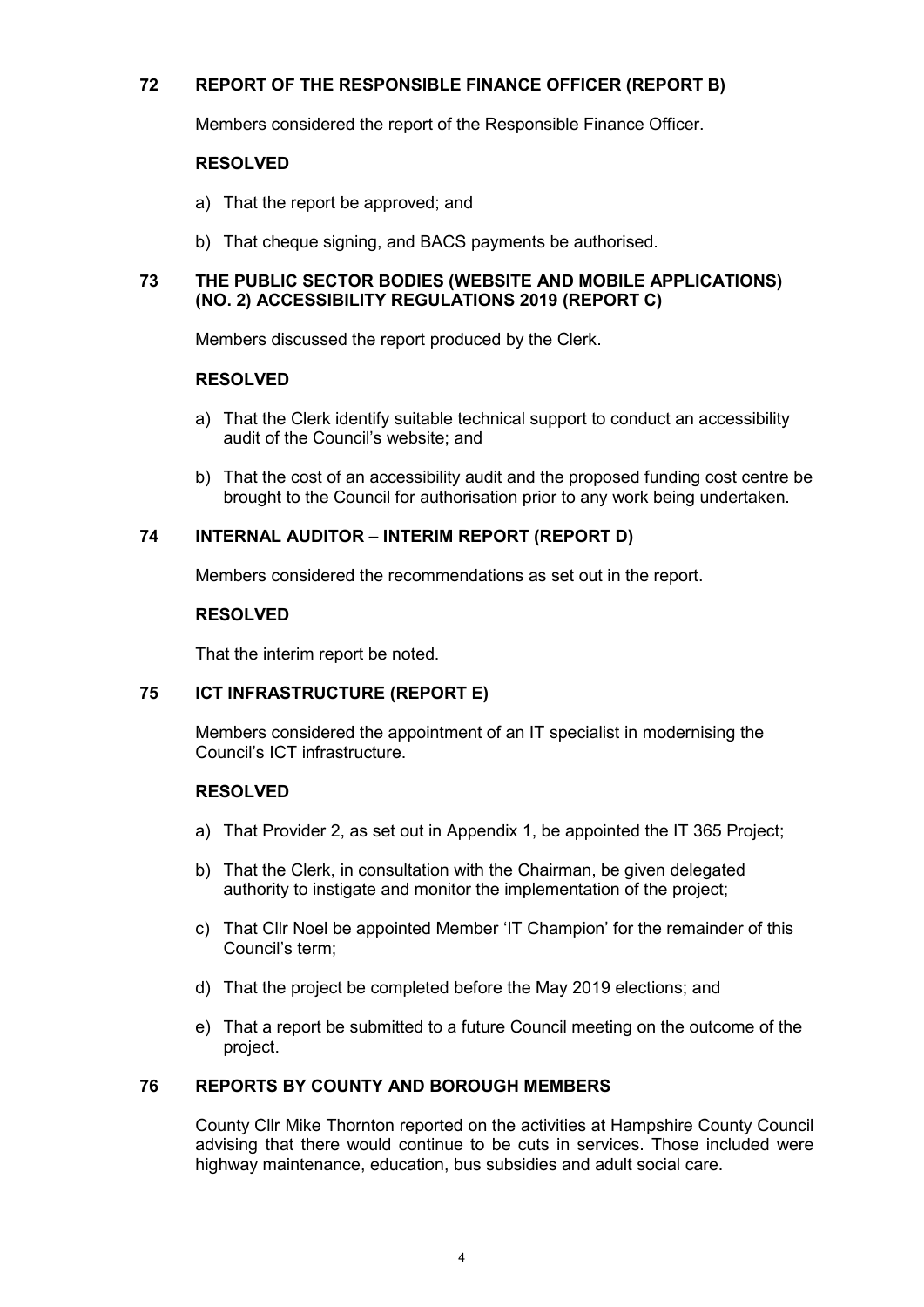## **77 OUTSIDE BODIES**

None received. Cllr Spearey proposed reintroducing an annual reporting schedule.

## **RESOLVED**

That a schedule of reporting be drawn up by the Clerk and the appropriate Member be reminded when it was their turn.

## **78 MEMBERSHIP OF COMMITTEES**

There were no changes to membership of Committee.

This was all the business and the meeting closed at 8.10 pm.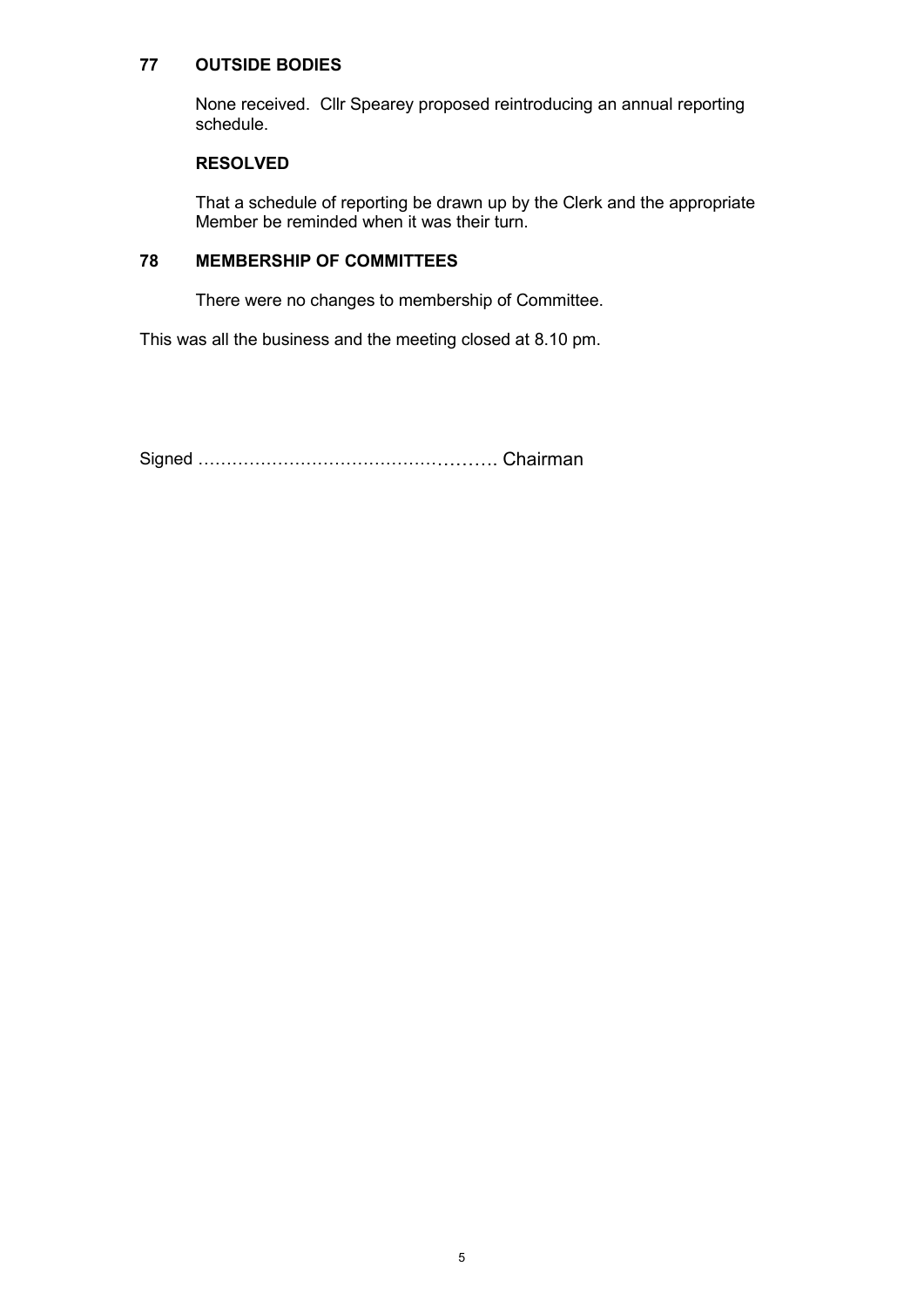

## **Minutes of the Finance & Staffing Committee Meeting held on Monday 4 March 2019 at 7.00 pm at 2 Knowle Park Lane, Fair Oak**

**Present:** Douglas (Chairman), Goss, McGuiness, Noel & Spearey

## **Also in attendance:** Cllr Bird

**Officers in Attendance:** Ms M Stephens, Clerk & Mrs J Cahill, Responsible Finance Officer (RFO)

## **Apologies:** Cllr Barrett

There were no members of public present.

## **26 DECLARATIONS OF INTEREST**

Cllr Douglas in Minute No. 30.

## **27 MINUTES**

## **RESOLVED:**

That the minutes of the Finance & Staffing Committee meeting held on 3 December 2018 (approved by the Full Council on 18 February 2019) be noted.

## **28 REPORT OF THE RESPONSIBLE FINANCE OFFICER (REPORT B)**

The Committee considered the report of the Responsible Finance Officer (RFO) which showed the Council's budget position as at 4 March 2019.

The RFO highlighted key variances in the budget, including: -

- There had been a significant overspend in the legal and professional fees budget, this was largely due to transfer of open space, Horton Heath Community Centre and the scout lease. The budget for next year had been increased to safeguard against this.
- The business rates budget lines for Horton Heath Community Centre, Woodland Community Centre and the Parish Office were also overspent as the cost of this had been grossly under-estimated. The correct sum for business rates owed on these properties for next year had been reflected in the forthcoming budget.
- The utility fees (gas & electric) for the Woodland Community Centre had also been under-estimated resulting in a significant overspend. The Council would be unable to give an accurate estimate of the cost of this until after a full year of occupation. However, the budget for this had been increased and based on quarterly estimates so far. Members were informed that Eastleigh Borough Council's Energy Officer had undertaken a site visit at the Centre and would advise on how energy costs could be reduced.

The RFO pointed out that whilst some budget codes had been overspent, with underspends in other budget lines, and with only one month before the year end, the Council would be in a healthy budget position.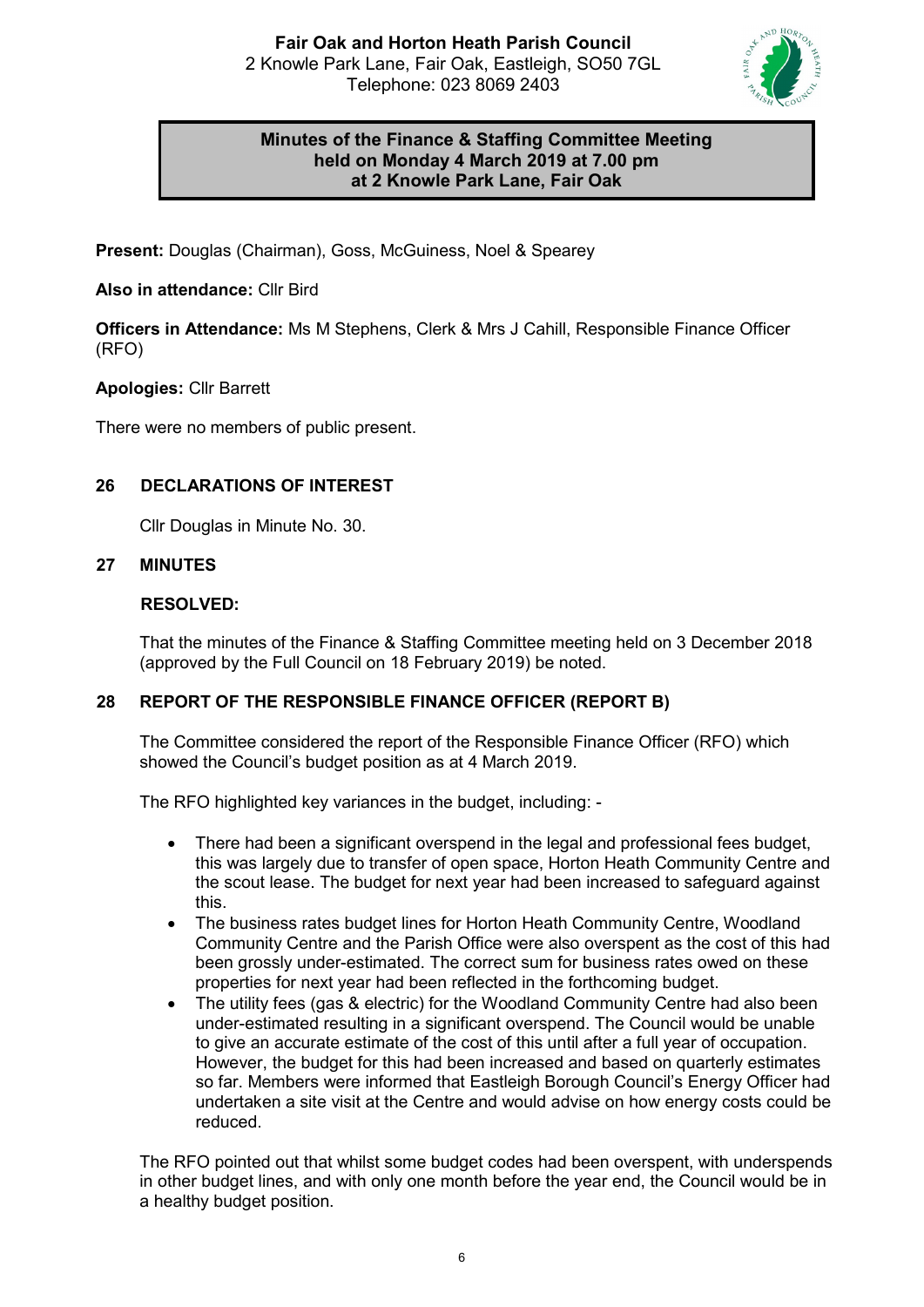## **RESOLVED:**

That the report be noted and that the RFO be thanked for her due diligence and hard work.

## **29 ALLOCATION OF CAPTIAL RESERVES 2019/20 (REPORT C)**

The Committee considered the current capital reserve budget and discussed amendments for the 2019/20 financial year.

Members requested that the RFO action the following amendments to the reserve funds: -

- Code 330 That the resurfacing and re-netting works to the tennis court be given a project start date of 2022.
- Code 350 the £34,000 ear marked for Horton Heath Community Centre be allocated to the kitchen refurbishment, toilet and general area refurbishment, equipment for possible new centre at the new Horton Heath development and possible extension.
- Code 365 that £6,000 be rolled into the general reserves to pay for the May 2019 elections. That £4,000 be rolled into a new maintenance budget for the Community Centres. That the Clerk confirm the cost of a by-election before further decision is made on the remaining £6,000 in this budget code.
- Code  $370$  that the full £4,913 ear marked for the footpath leaflet be rolled into general reserves to assist with the cost of the marketing and promotions project and possible HR policy review.

## **RESOLVED:**

That the RFO action the above amendments to the Council's capital reserves for the 2019/20 financial year.

## **30 GRANT AID PROCESS & APPLICATIONS (REPORT D)**

Cllr Mrs Douglas disclosed a disclosable pecuniary interest as her husband was the treasurer of the squash club who had made a grant application. She concluded that there were no grounds under common law to prevent her from remaining in the meeting to speak. She did not vote.

The Committee considered proposed changes to the Council's allocation of section 137 grants.

Members supported the changes to the process and eligibility criteria subject to the following minor amendments: -

- That the "what do we fund" bullet points be removed and replaced with "the Parish Council will grant up to a maximum of £1,000 per application".
- That the bullet point stating each organisation can only apply for one grant each year be removed.

Historical applicants would be written to and advised of the changes to the grant process. The dates for the submission of applications would be advertised on the Council's website, newsletter and facebook page.

Members considered the following requests for grant aid: -

- 1) EBS Counselling, request of £100 for supplies
- 2) Fair Oak Bowling Club, request of £350 for new equipment
- 3) Fair Oak Squash Club, request of £2,000 towards a replacement boiler

Members examined the above requests against the current criteria and set against the remaining budget for section 137 grants. Members expressed the view that the remaining grant funds be allocated, and  $a\bar{g}$  such it was: -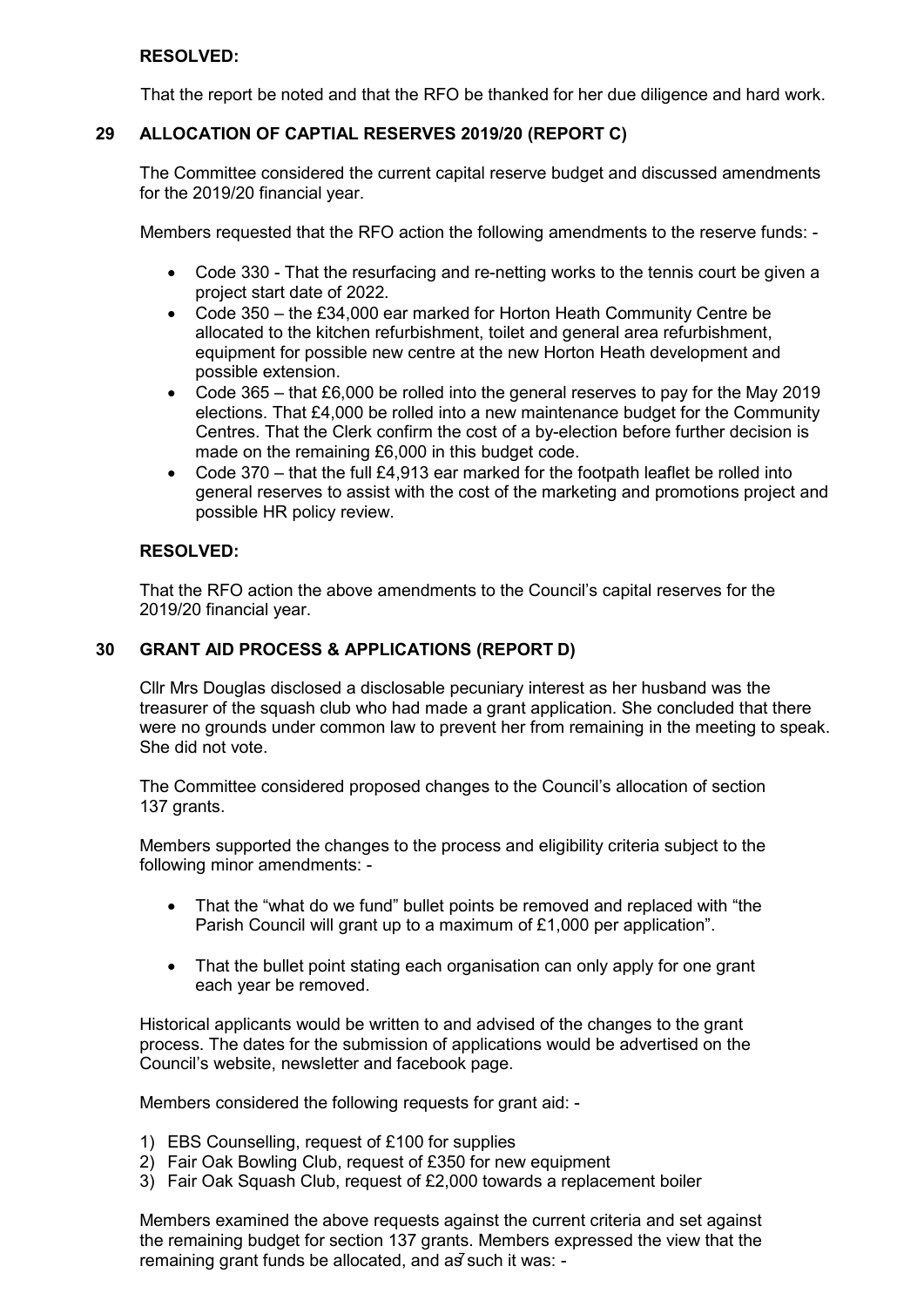## **RESOLVED:**

- (a) That the proposed changes to the grant aid process, as set out in Appendix 1 to Report D be approved;
- (b) That EBS Counselling be awarded a grant of £100;
- (c) That Fair Oak Bowling Club be awarded a grant of £350; and
- (d) That Fair Oak Squash Club be awarded a grant of £1,700.

## **31 PARISH NEWSLETTER**

The Clerk pointed out that the budget for the newsletter had been reduced in last budget planning and options for review of the current format needed to be undertaken.

The format of the newsletter had not been reviewed for some time. Given budgetary constraints and the fact that the Council would not be able to sustain the current format due to the increase in the number of residents, particularly following completion of the Horton Heath development, it was now time to consider alternative, more modernised formats such as a monthly e-newsletter. This would ensure that the information communicated to residents was timely and up-to-date.

Members noted that as the newsletter was sent out four times per year, the information contained in each newsletter went out of date very quickly. Members also conceded that production costs of the newsletter (printing and distribution) would likely escalate, following the completion of the large developments taking place across the parish, should the Parish wish to continue the current format and circulate the newsletter to all parish households.

The Clerk understood that West End Parish Council, in responding to budgetary cuts, had reduced their newsletter to 3 per year and had also further reduced its costs by asking Parish Cllrs and Ground staff to distribute the newsletter.

The Clerk advised that sending newsletters by email would be an ideal cost-effective solution for the Council. Mailchimp, a popular and easy to use format could be used and would be free up to 2,000 subscribers. Smart Marketing had indicated that they would set up an account and template for the Council free of charge.

Some members expressed the view that a change in format was needed given the continued increase in the number of residents. Other members expressed the view that residents be adequately informed of the proposed change in format, with a phasing out of the current hard copy newsletter over three editions in the forthcoming financial year.

Members requested that editions would ask residents to sign up to the e-newsletter. Members requested that these editions coincide with key parish events. It was also suggested that the new e-newsletter be printed in-house and distributed to key locations across the parish such as the surgery, halls, parish office, so that residents not on email were still able to have access to this information. Members supported this approach.

As such it was: -

## **RESOLVED**

- a) That a hard copy newsletter be produced three times for the year 1 April 2019-31 March 2020;
- b) That the remaining hard-copy newsletters be published to coincide with Parish Events, i.e. delivery in May for Carnival, October for Remembrance and February for Annual Parish;
- c) That the May and October editions inform residents that the Parish Council would cease hard copies from April 2020; 8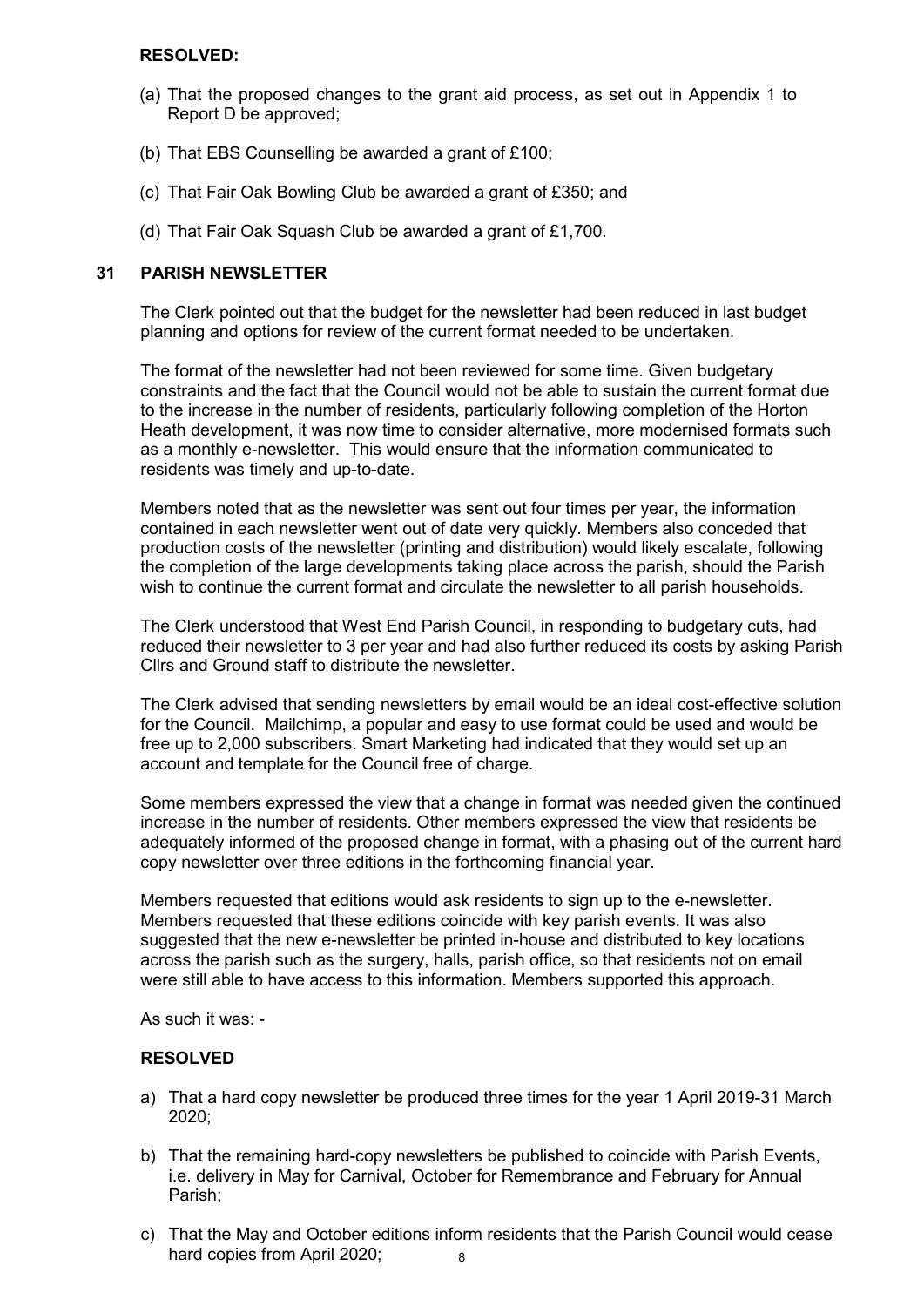- d) That the February 2020 edition inform residents that it would be the last hard copy newsletter produced and ask residents to sign up to the new e-newsletter;
- e) That from April 2020 a monthly e-newsletter be produced using mailchimp; and
- f) That approximately 100 hard copies of the new e-newsletter be distributed at key locations around the village, i.e. Village Hall, Woodlands Centre, Horton Heath, Library & Parish Office.

## **32 HORTON HEATH COMMUNITY CENTRE KITCHEN**

The Clerk advised that the kitchen at the Horton Heath Community Centre was tired and outdated and did not currently comply with various health and safety and food hygiene regulations. As such the Clerk had sought quotes from three separate contractors for a complete re-fit of the kitchen. These quotes varied considerably. This was largely due to the different specification. One quote was for a replacement basic domestic kitchen, the other for a half-way approach between domestic and commercial and the final quote, being the most expensive, was for a commercial kitchen which would comply with environmental health hygiene safety standards.

Members were informed that the Parish Council had received approximately £11,000 from the Community Association which had been ear marked specifically for the kitchen. The Council also had funds in reserves for Horton Heath Community Centre which could be used to top-up this budget if necessary.

All hirers had been given advance warning of the Council's plans to refurbish the kitchen.

Members considered the future use of the building in the context of the new development which would likely have a new community centre. Members expressed the view that despite this, the Parish Council should retain the current building as a small community hub. In valuing the building and seeking to improve the offer available at the Centre for local residents, Members requested the Clerk seek a further two quotes for a commercial kitchen.

#### **RESOLVED**

That the Clerk seek a further two quotes for a full commercial kitchen refurbishment at the Centre for final approval at the next Full Council meeting.

## **33 PLAY AREA CONSULTANCY**

The Committee considered three quotes received for project management of the installation of new play areas at New Century Park and Crowdhill Green.

Given the extensive local knowledge and detailed services received, Members agreed that the contract be offered to Mr Bowen at 8% of the total project(s) costs.

As the Council had completed its first stage consultancy with residents via online surveys, that Mr Bowen could oversee both play area projects simultaneously with the aim of completing on these by the summer holidays.

## **RECOMMENDED**

- a) That Mr Bowen be awarded to project management contract at a cost of 8% of the total project costs for each play area; and
- b) That both play area projects be conducted at the same time with the aspiration of completing by the summer holidays.

#### **34 WORK PROGRAMME**

The Committee considered the work programme and made minor amendments.

**RESOLVED**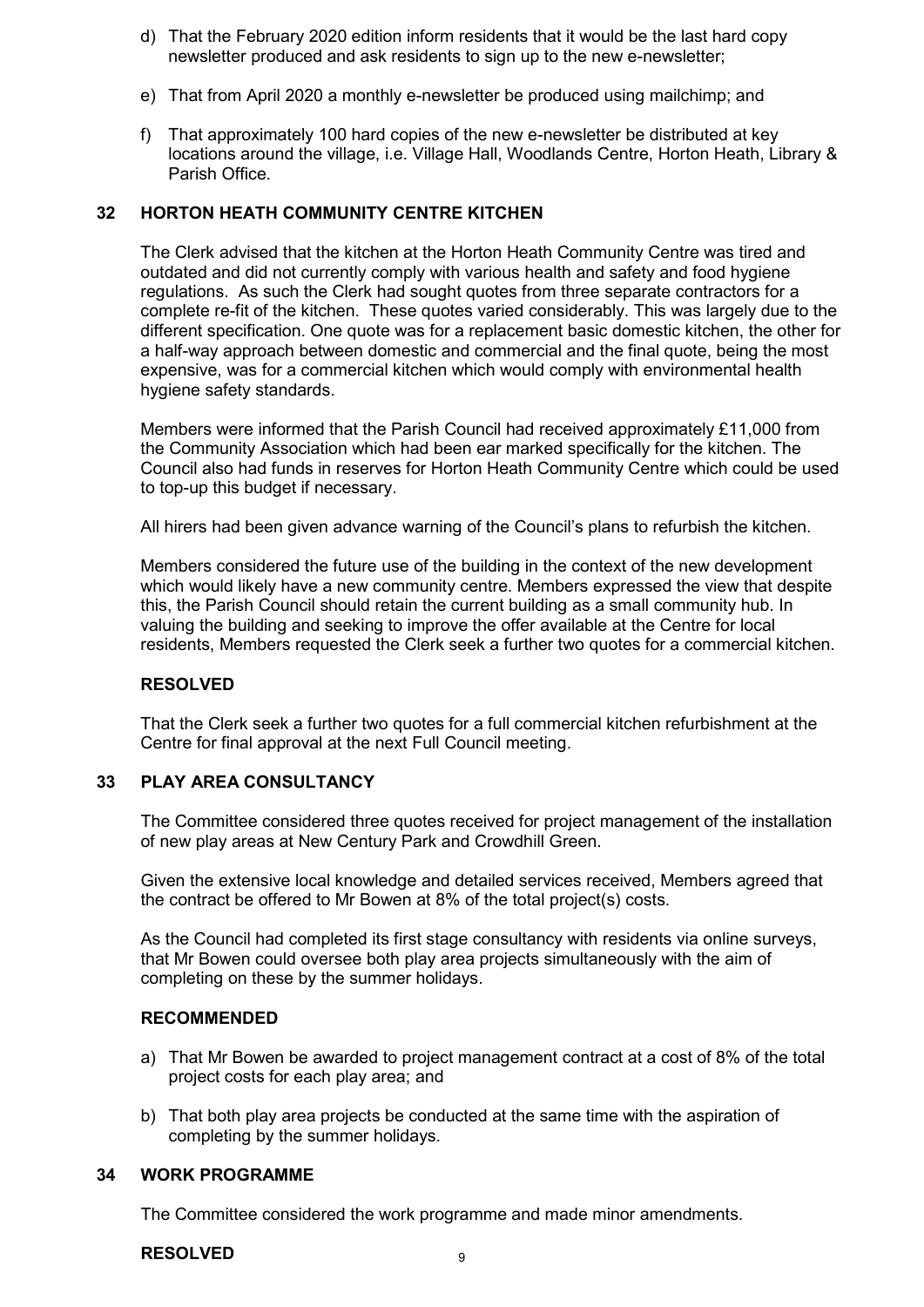That the work programme be approved.

## **35 EXCLUSION OF THE PUBLIC AND THE PRESS**

## **RESOLVED**

"That, under Section 1(2) of the Public Bodies Admissions to Meetings Act 1960, the public and the Press be excluded from the meeting for the following item of business on the grounds that it involves the likely disclosure of exempt information which would be prejudicial to the public interest by reason of its confidential nature (staffing matter)"

## **36 PERFORMANCE APPRAISALS**

There is a confidential minute for this item.

## **37 WORKFORCE BUDGET**

There is a confidential minute for this item.

This was all the business and the meeting finished at 9.10 pm.

Signed....................................................... Chairman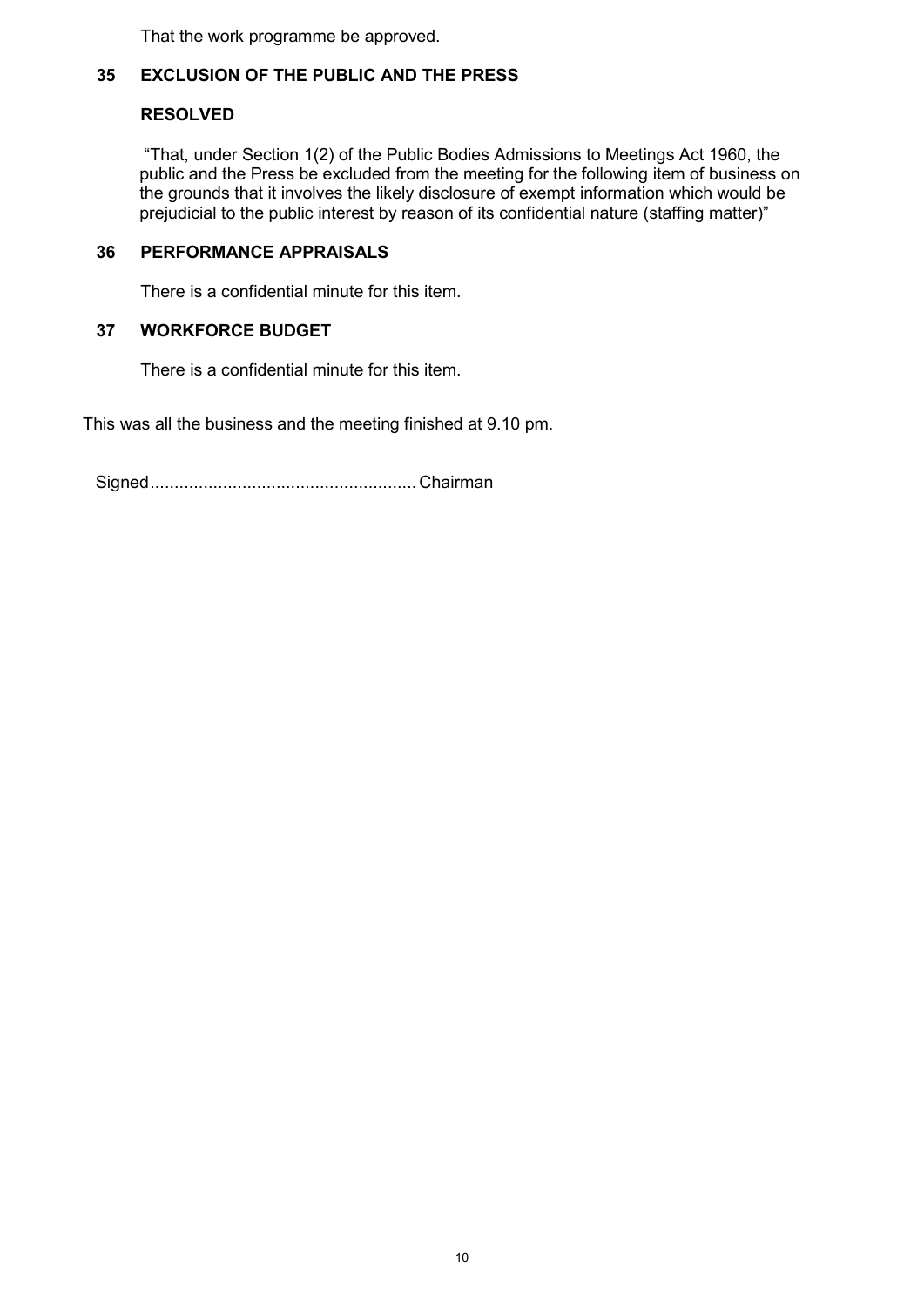

2 Knowle Park Lane, Fair Oak, Eastleigh, SO50 7GL

Telephone: (023) 8069 2403 email: enquiries@fairoak-pc.gov.uk

## **Minutes of the Policy & Resources Committee meeting held on Monday, 18 March 2019 at 7.00 pm at 2 Knowle Park Lane, Fair Oak**

**Present:** Cllrs Bird, Couldrey, Mrs Douglas (Chairman), Goss, Mignot, Noel (from item 65), Mrs Shephard & Spearey.

**Also in attendance:** Cllr McGuinness

**Officers in Attendance:** Ms M Stephens, Clerk & Mrs L Greenslade, Deputy Clerk.

Cllr Spearey paid tribute to, following the death of Eleanor Unstead, a former Parish Councillor.

## **PUBLIC PARTICIPATION**

None present.

## **62 DECLARATIONS OF INTEREST AND DISPENSATION REQUESTS**

Cllr Couldrey minute number 67.

## **63 MINUTES (PAPER A)**

## **RESOLVED:**

That the minutes of the meeting held on 21 January 2019, be noted (previously approved by Full Council on 18 February 2019).

## **64 REPORT OF THE RESPONSIBLE FINANCE OFFICER (REPORT B)**

Members considered the report of the Responsible Finance Officer.

## **RESOLVED:**

- a) That the report of the Responsible Finance Officer, be noted; and
- b) That cheque signing, and BACS payments be approved.

## **65 LONE WORKING POLICY (REPORT C)**

Members considered the Lone Working Policy.

It was suggested that the Clerk investigate future use of personal alarms and smart phones (with gps tracker) for lone workers.

## **RESOLVED**

a) That the Lone Working Policy be adopted; and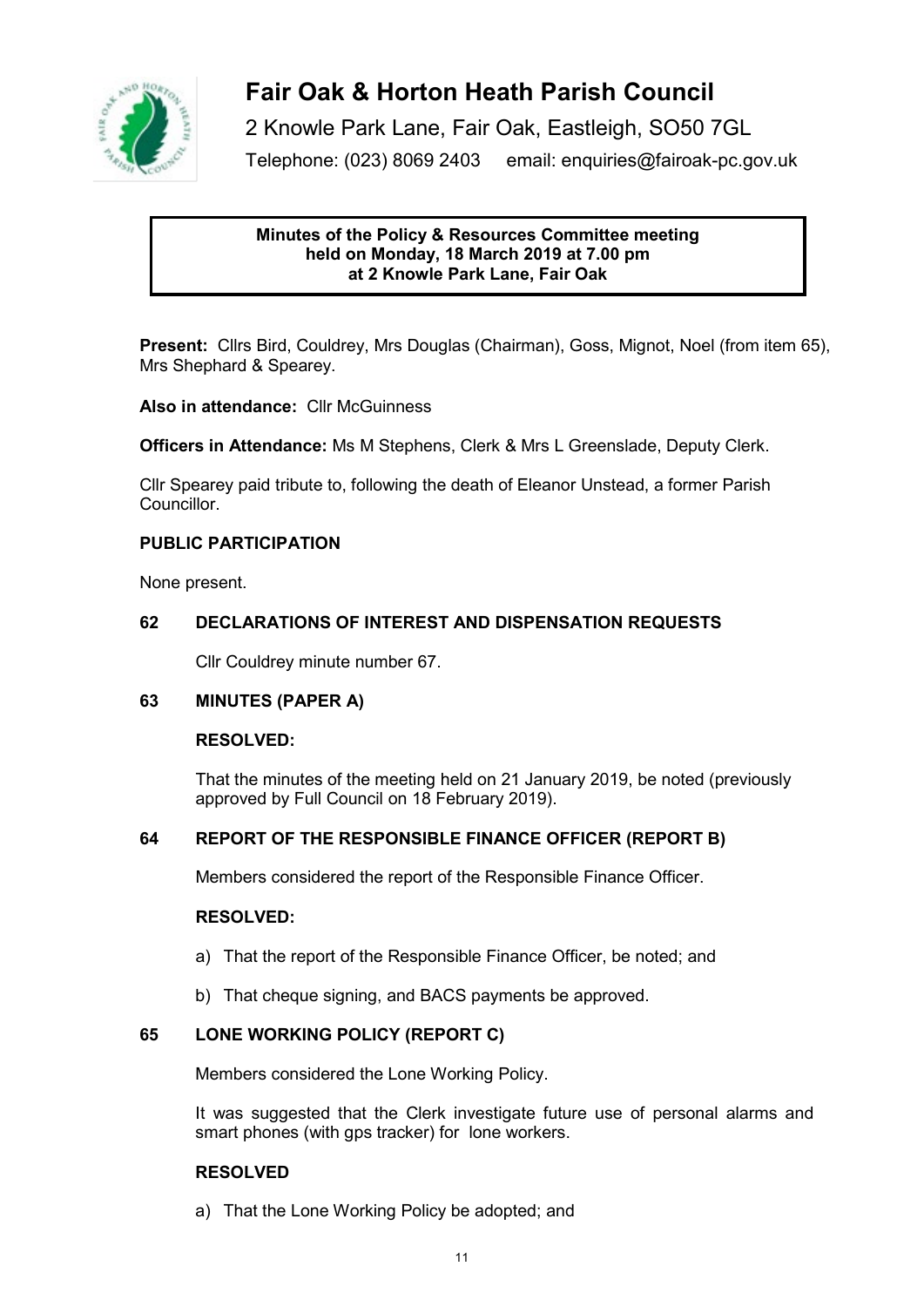b) The Clerk investigate purchasing personal alarms and smart phones.

## **66 HIRE CHARGES – DISCOUNT POLICY**

The Clerk gave a verbal report on the current discount charges for local charities. Members considered whether to amend the current discount for the Parish Council hall(s) hire and whether a discount should be given to employees.

#### **RESOLVED**

That the existing Policy remain the same.

## **67 LOCAL PLAN TASK & FINISH GROUP**

Cllr Couldrey declared a non-pecuniary interest, as he was a Borough Councillor and involved in the decisions of the Local Plan. He concluded that under common law there were no issues to prevent him from speaking.

Members discussed establishing a Task & Finish Group to review how EBC should undertake the Master Planning of the Local Plan for areas affecting Fair Oak & Horton Heath.

#### **RESOLVED**

- a) That a Task & Finish Group be established consisting of Cllrs Bird, Mrs Douglas, McGuinness, Noel, Scott & Spearey and;
- b) That the Task & Finish Group provide an update on their findings at the April Council meeting.

This was all the business and the meeting closed at 7.40 pm.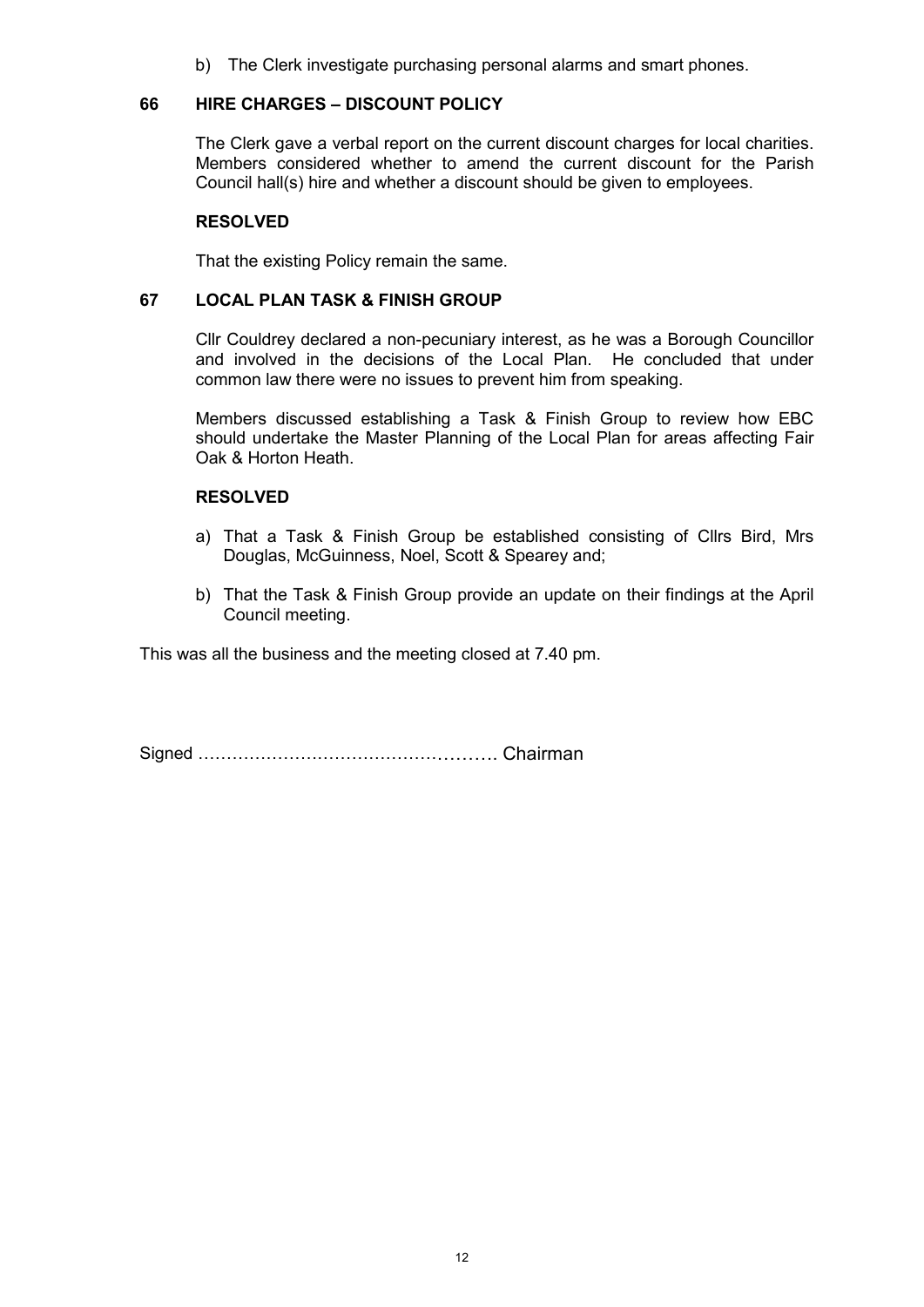

2 Knowle Park Lane, Fair Oak, Eastleigh, SO50 7GL Telephone: (023) 8069 2403 email: enquiries@fairoak-pc.gov.uk

## **Minutes of the Planning & Highways Committee meeting held on Monday 4 March 2019 at 6.30 pm at 2 Knowle Park Lane, Fair Oak**

**Present:** Cllrs Bird, Ms Luscombe, McGuinness & Spearey (Chairman)

**Apologies:** Cllr Barrett

**Officers in attendance:** Ms M Stephens, Clerk

## **PUBLIC PARTICIPATION**

None present.

## **81 DECLARATIONS OF INTEREST**

There were none.

## **82 MINUTES**

## **RESOLVED**

That the minutes of the meeting held on 18 February 2019 be signed by the Chairman as a correct record.

## **83 CLERK'S VERBAL REPORT**

There were no issues to report.

## **84 HIGHWAYS**

There were no issues to report.

## **85 PLANNING APPLICATIONS**

Cllrs discussed planning applications, and made the following comments: -

**Application No**: **[H/19/84921](https://planning.eastleigh.gov.uk/s/papplication/a1M1v000005rgnH) Site Address**: Amberley, Burnetts Lane, Horton Heath, SO50 7DJ **Description**: Detached garage and carport to front of property  **Comments**: No objection.

**Application No**: **[H/19/84805](https://planning.eastleigh.gov.uk/s/papplication/a1M1v000004Iu3w) Site Address**: Hillcrest, Winchester Road, Fair Oak, SO50 7GU **Description**: Single storey rear extension.  **Comments**: No objection.

The following decisions were noted: -

**Application Details:** F/18/84202 Full planning **Decision:** 12 Feb 2019 Permit Delegated Decision **Proposal:** retention of 1 no. five bed detached dwelling, double garage and landscaping, (revision to R/14/75202). **Location:** Oaklands, Winchester Road, Fair Oak, SO50 7HD 13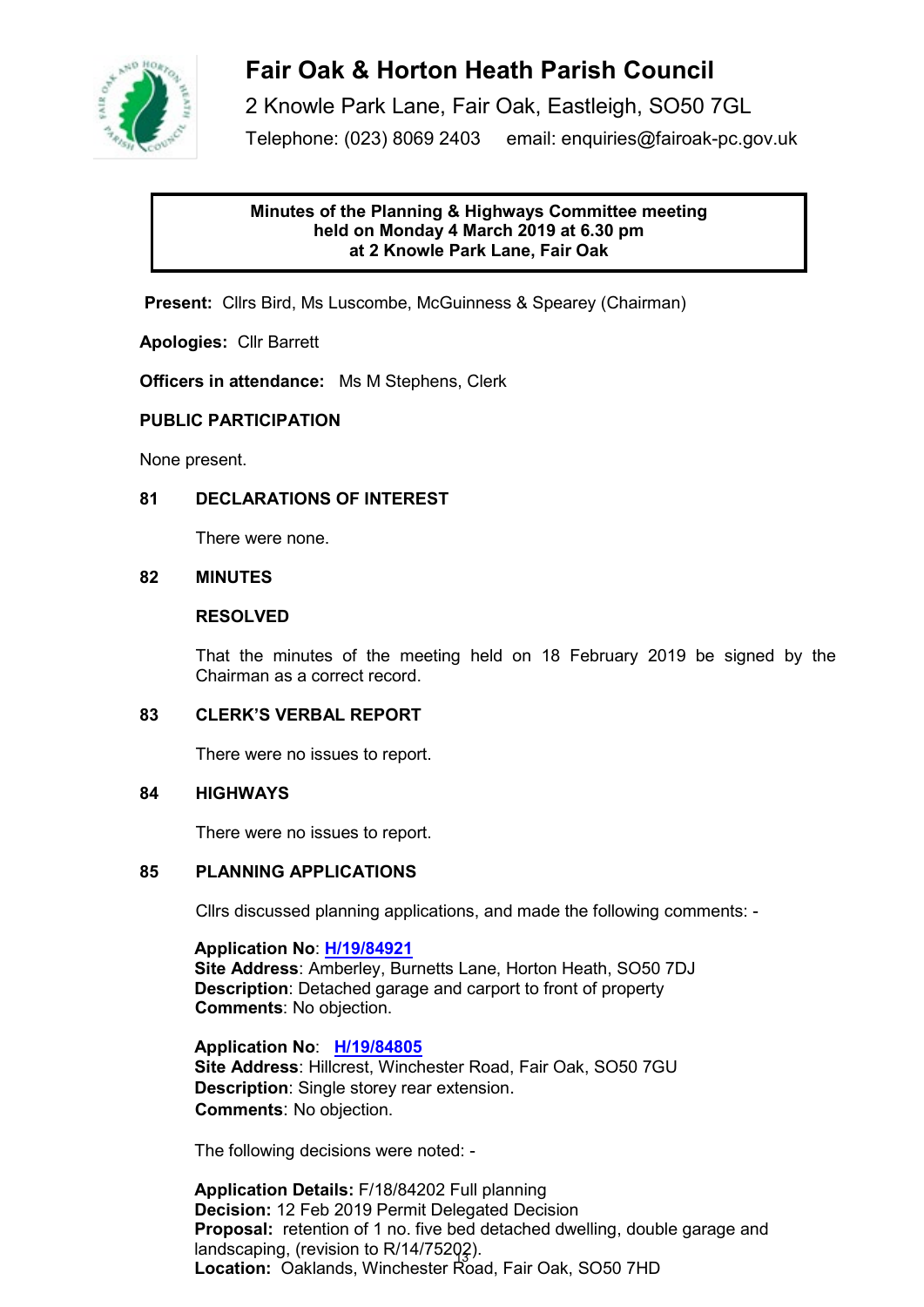**Application Details:** F/18/84481 Full planning **Decision:** 13 Feb 2019 Permit Delegated Decision **Proposal:** Construction of a new residential dwelling **Location:** Saxon Court Cottage, Saxon Court, Horton Heath, SO50 7DJ

## **The plans and documents for the above applications can be accessed via the Eastleigh Borough Council Planning Portal by clicking on the links above.**

## **RESOLVED**

- a) That the comments, as set out above, be submitted to the Borough Council; and
- b) That the planning decisions be noted.

This was all the business and the meeting closed at 6.50pm.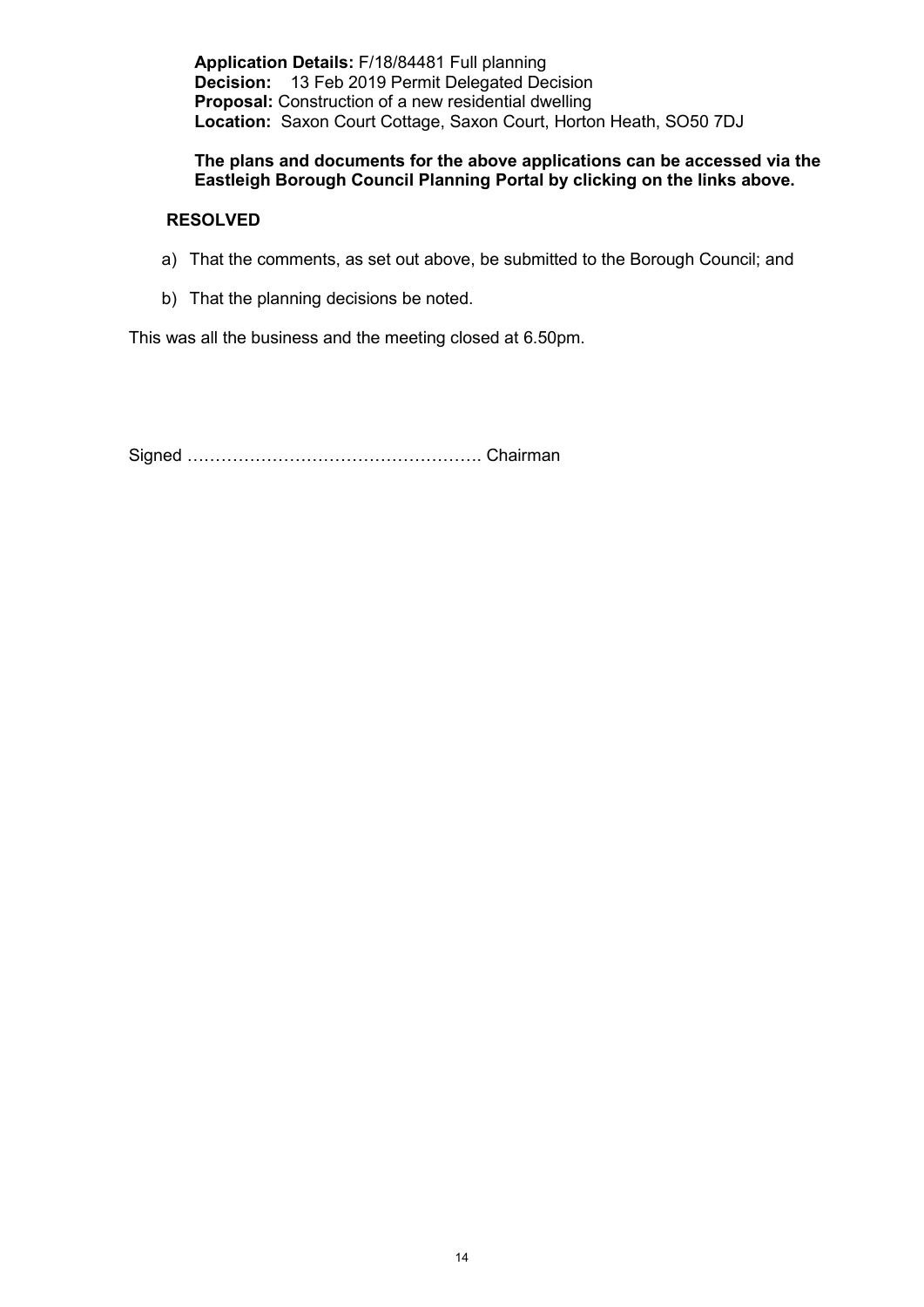

2 Knowle Park Lane, Fair Oak, Eastleigh, SO50 7GL Telephone: (023) 8069 2403 email: enquiries@fairoak-pc.gov.uk

## **Minutes of the Planning & Highways Committee meeting held on Monday 18 March 2019 at 6.00 pm at 2 Knowle Park Lane, Fair Oak**

**Present:** Cllrs Barrett, McGuinness, Scott & Spearey (Chairman)

**Others Present:** Cllr Bird & Mrs Douglas

**Apologies:** None received.

**Officers in attendance:** Mrs L Greenslade, Deputy Clerk

## **PUBLIC PARTICIPATION**

None present.

## **86 DECLARATIONS OF INTEREST**

None received.

## **87 MINUTES**

#### **RESOLVED**

That the minutes of the meeting held on 4 March 2019 be signed by the Chairman as a correct record.

#### **88 CLERK'S VERBAL REPORT**

The Deputy Clerk advised that Imperial Homes wished to make a presentation of their proposed development in Horton Heath, prior to them submitting a formal application to the Planning Authority.

#### **RESOLVED**

That Imperial Homes be invited to the Planning meeting on 1 April 2019.

#### **89 HIGHWAYS**

Members highlighted the following issues:-

- Burnetts Lane several pot holes
- Botley Road two loose manhole covers, one adjacent White Tree Close and one outside the Parish Offices.
- Horton Heath Crossroads reports of motorists jumping the lights while school children are crossing.

## **RESOLVED**

That the Deputy Clerk would report the above issues.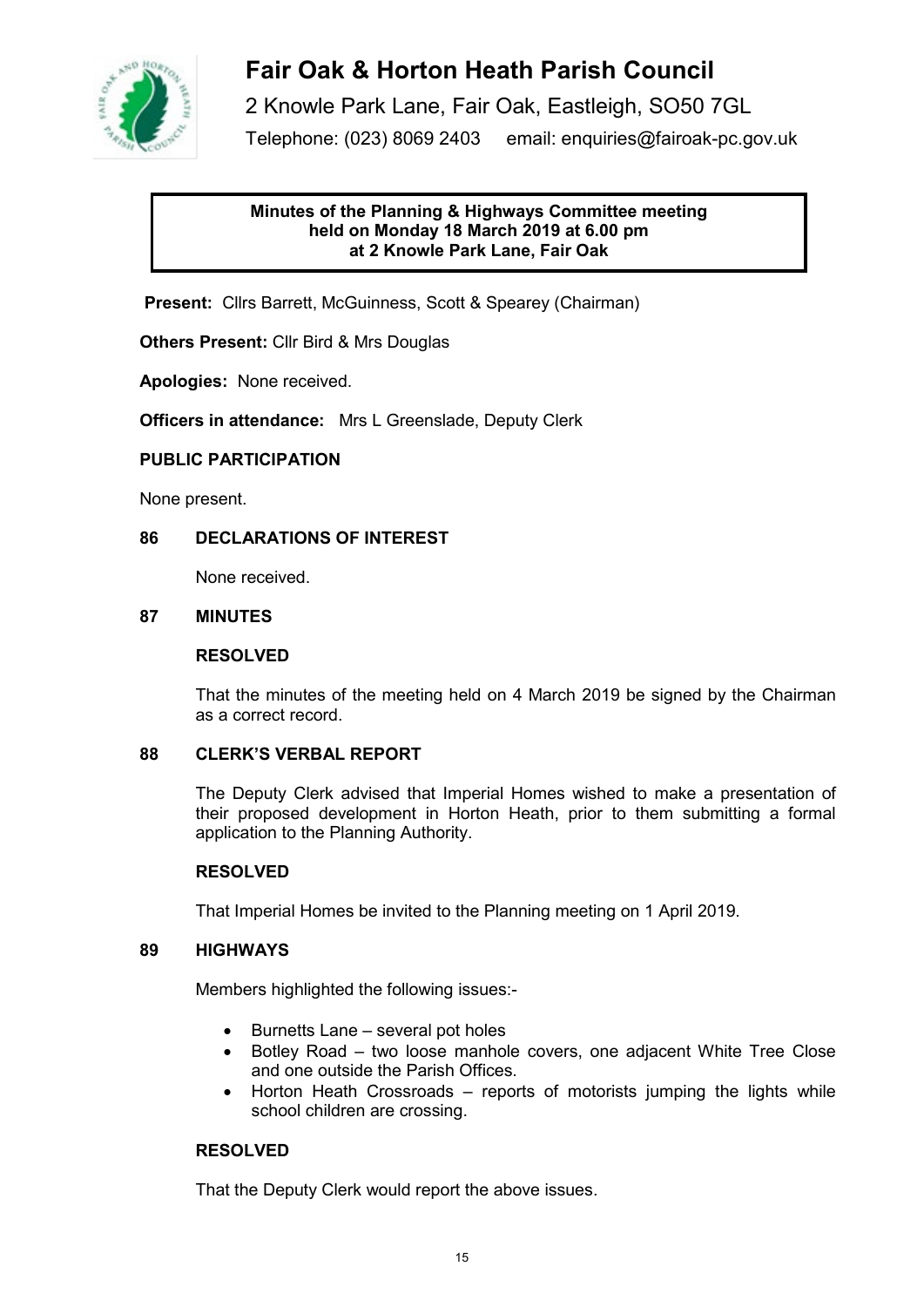## **90 PLANNING APPLICATIONS**

Cllrs discussed planning applications, and made the following comments: -

#### **Application No**: **[H/19/84998](https://planning.eastleigh.gov.uk/s/papplication/a1M1v0000064aFS)**

**Site Address**: 414 Fair Oak Road, Fair Oak, SO50 7AD **Description**: Two and single storey rear extension **Comments:** No objection in principle, but concerns raised regarding the impact on the visual amenity for the neighbours.

#### **Application No**: **[H/19/85019](https://planning.eastleigh.gov.uk/s/papplication/a1M1v0000064fVo)**

**Site Address**: Stroudwood Farm, Winchester Rd, Lower Upham, SO32 1HH **Description**: Proposed Triple oak framed detached garage **Comments:** No objection

#### **Application No**: **[F/19/84958](https://planning.eastleigh.gov.uk/s/papplication/a1M1v000005rhVX)**

**Site Address**: Victoria Farmhouse, Fir Tree Lane, Horton Heath, SO50 7DF **Description**: Change of use of land and building from use class C3 (Residential) to use class B1 (offices) and creation of additional parking area **Comments:** No objection

#### **Application No**: **[PN/19/85033](https://planning.eastleigh.gov.uk/s/papplication/a1M1v0000064fsc)**

**Site Address**:Hall Lands Farm, Hall Lands Lane, Fair Oak, SO50 7EF **Description**: Construction of an extension to an existing agricultural building. **Comments**: No objection

#### **Application No**: **[H/19/84916](https://planning.eastleigh.gov.uk/s/papplication/a1M1v000005rglk)**

**Site Address**:1 Sandy Lane, Fair Oak, SO50 8EG **Description**: Drop kerb **Comments**: Object on safety grounds on the highway

#### **Application No**: **[T/19/84986](https://planning.eastleigh.gov.uk/s/papplication/a1M1v0000064Zh7)**

**Site Address**:19 Michaels Way, Fair Oak, SO50 7NR **Description**: 1 no. Beech (T3) - remove young growth on previously cut stem. Tree located on land at rear of property. **Comments**: No objection subject to the guidance of the Tree Officer

## **Application No: [T/19/84989](https://planning.eastleigh.gov.uk/s/papplication/a1M1v0000064Zln)**

**Site Address:** 19 Michaels Way, Fair Oak, SO50 7NR **Description:** 1 Oak (T2) – remove 2 lower limbs over the garage **Comments:** No objection subject to the guidance of the Tree Officer

#### **Application No**: **[F/18/83986](https://planning.eastleigh.gov.uk/s/papplication/a1M1v00000416ax)**

**Site Address**:Land north of Mortimers Lane and west of Hall Lands Lane, Fair Oak **Description**: Erection of 26 no. dwellings, public open space, landscaping, car parking and associated works.

**Comments:** Object as nothing has fundamentally changed, however, if EBC were of a mind to permit the application the Parish Council request the following be considered:-

- 1) A crossing be installed in Mortimers Lane
- 2) Concerns on overlooking into bungalows request obscure glass be used
- 3) Request mature landscaping as a buffer rather than new young foliage.

#### **Application No**: **[F/19/85028](https://planning.eastleigh.gov.uk/s/papplication/a1M1v0000064fYO)**

**Site Address**:Site 2, Allington Lane, Fair Oak, SO50 7DB

**Description**: Full planning application for the construction of 35 dwellings including 12 affordable, with associated public open space, landscaping, ecological mitigation, car parking and cycle storage.

**Comments**: No objection – The plans indicate 10 plots for affordable housing, whereas the brief states 12 dwellings.